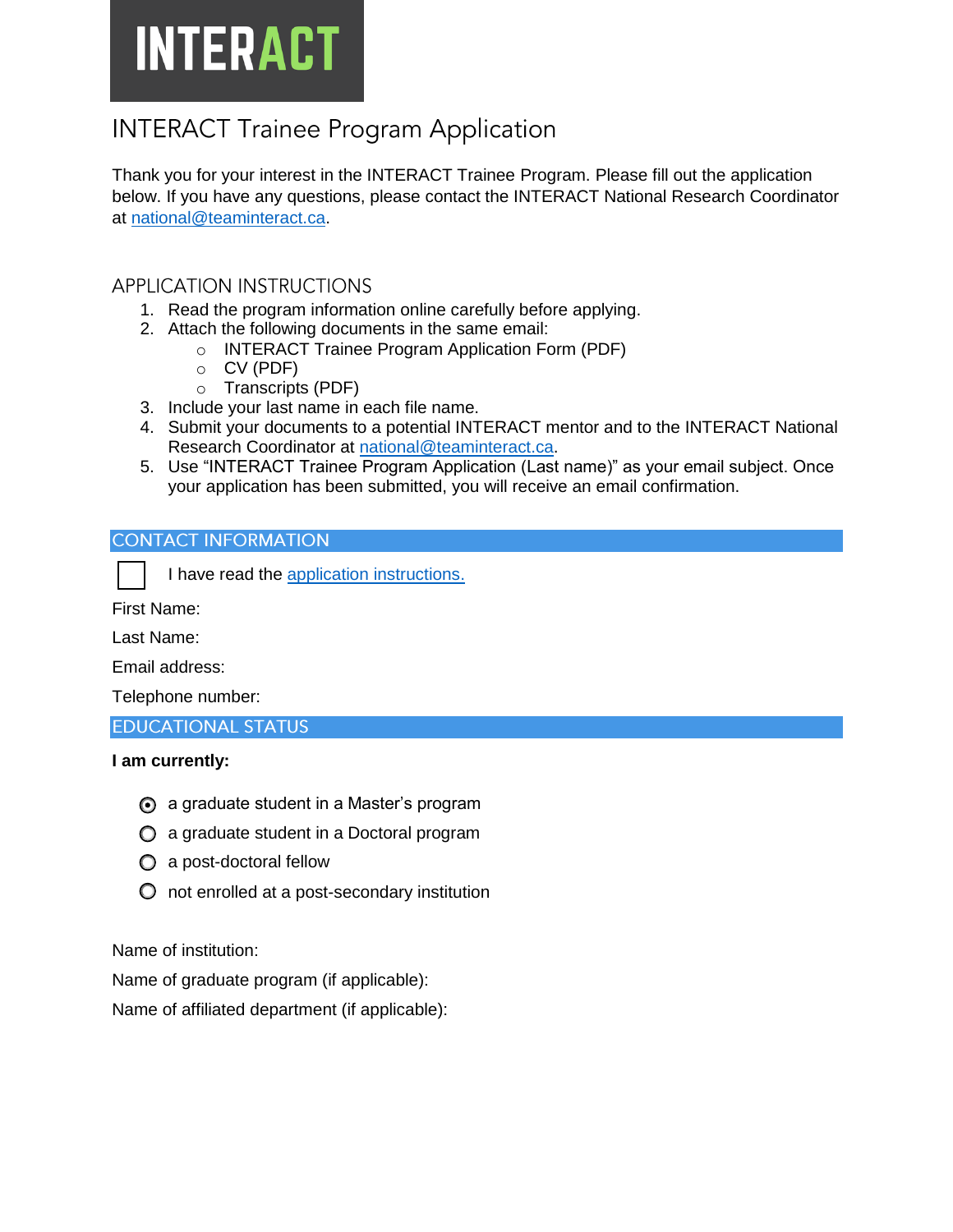

# *Please complete this section if you have applied or are planning to apply as a student or fellow:*



I have applied to a graduate program or I am planning to apply to a graduate program.

Name of graduate program:

Name of institution where applied:

I have applied or am planning to apply for a post-doctoral fellowship. Name of Fellowship program:

Host institution:

# **RESEARCH INTERESTS**

**Is your research focused on a local site or does it cover all sites?** You may check all that apply.



 $\Box$  Local- Saskatoon

 $\Box$  National- all sites

|  | □ Local- Vancouver |
|--|--------------------|
|  | □ Local- Montreal  |

# **Statement of intent or research proposal**

*Please paste your statement of intent or research proposal below (maximum 500 words, not including references). It should summarize your research interests and/or the research problem you plan to address, study design and methods (if determined), the rationale and significance of your research, and any relevant prior experience you have in this area. Your proposal references will be added to a separate field.*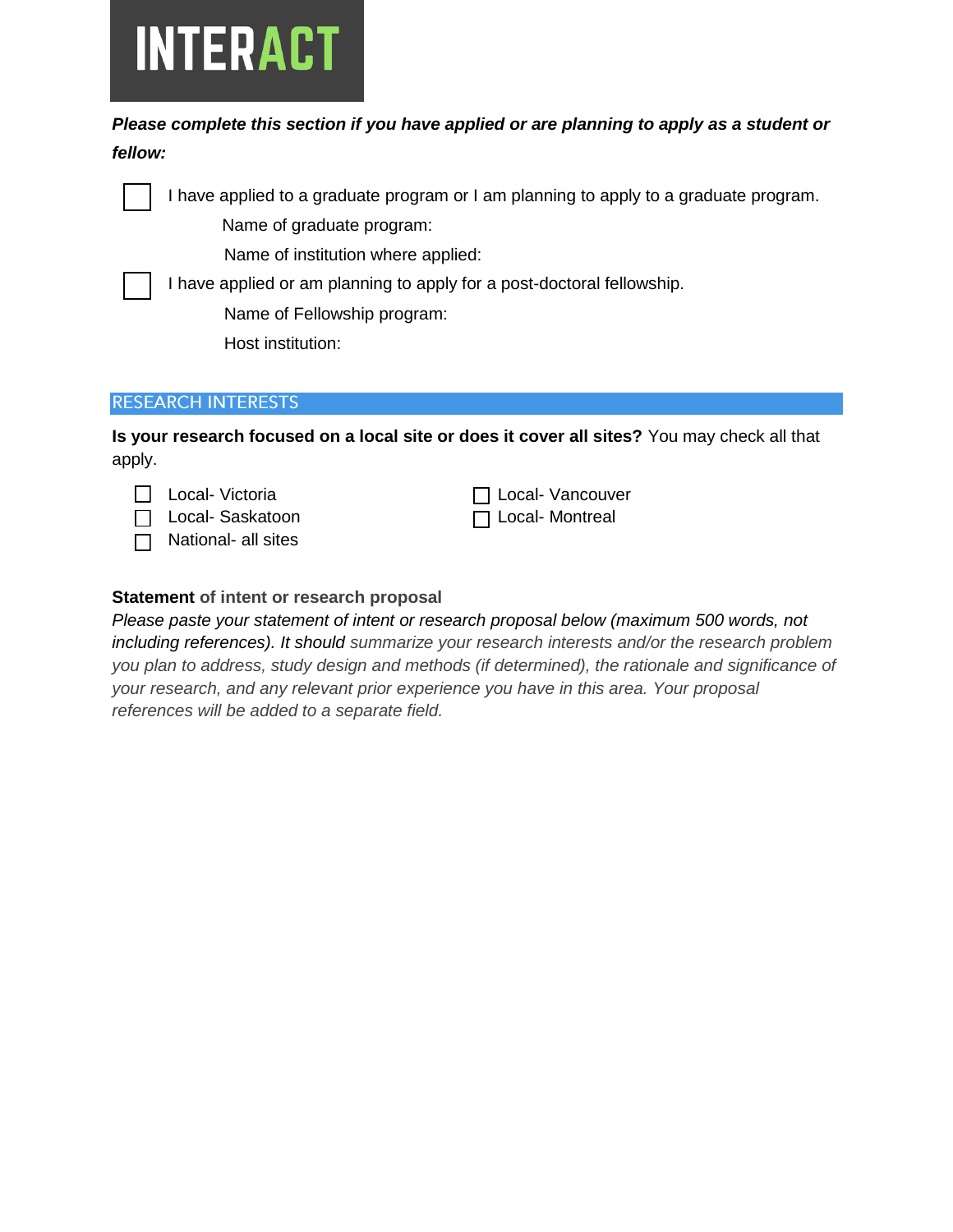

# **Reference List**

*Please paste your proposal references.*

**Research Timeline:**

*Please paste your proposed research outputs and timeline below (maximum 250 words).*